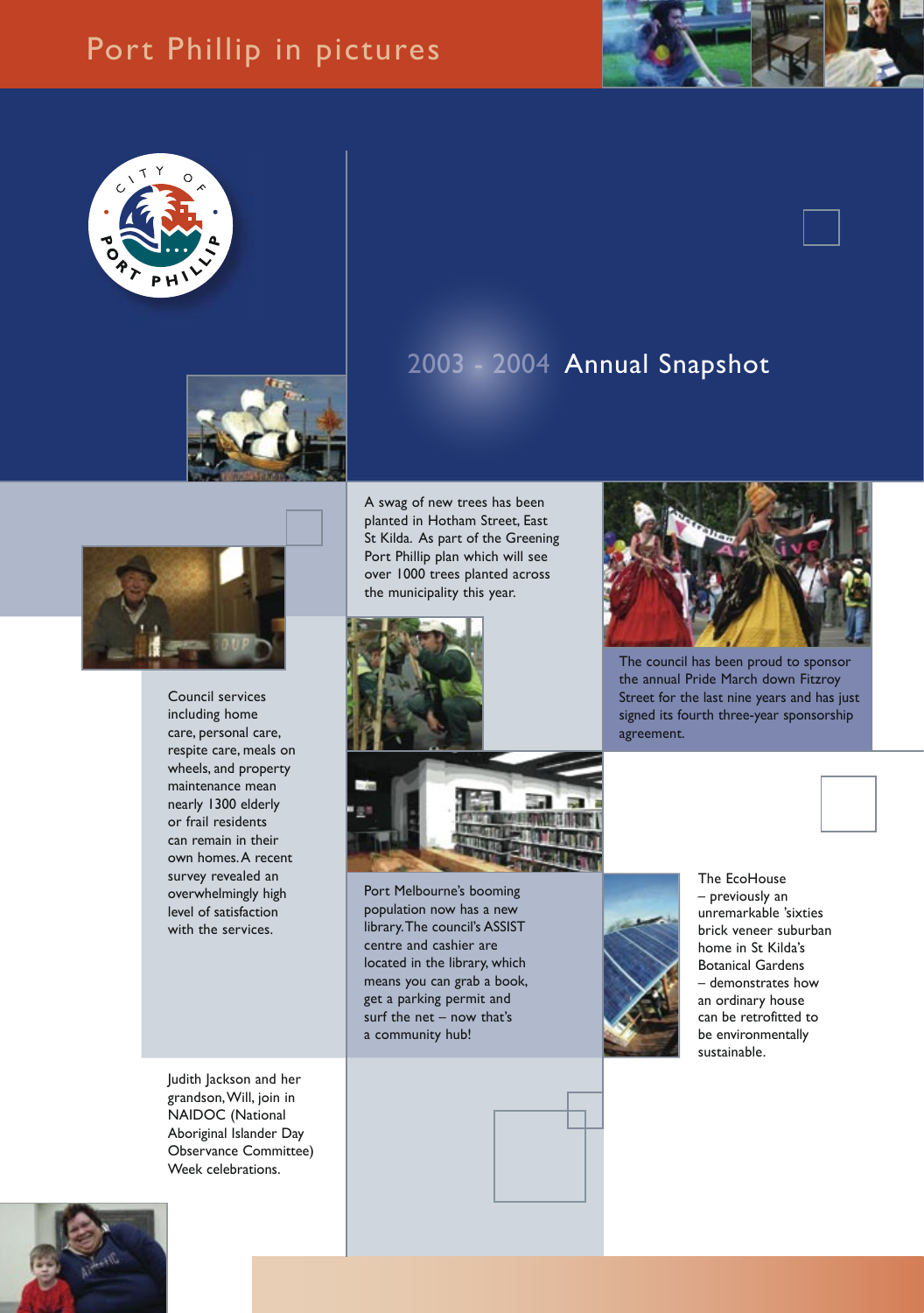'Local produce' was the theme at the Jackson Street Festival.





The new live n local program at this year's St Kilda Festival was a huge success. Opening on the Thursday night with The Cat Empire and a bazaar with camel rides on the beach, it showcased nearly 40 local bands. Many are continuing to get local bookings.



A big crowd joined this year's Sorry Day celebrations in O'Donnell Gardens. Jason Tamiru performed a smoking ceremony while Doris Pilkington Garimara spoke movingly about the events recounted in her famous 1996 book, *Follow the Rabbit-Proof Fence*.





at the tree planted in Raoul's honour outside the St Kilda Town Hall.



Eighteen streets have held street parties since the StreetLife kit was launched late last year. By registering with the Port Phillip Community Group, residents get free hire of barbecues and trestles and free public liability insurance. The parties were roaring successes and every street says they'll do it again. An updated kit is now available from town halls, libraries and the council website.



South Melbourne Market every market over the next two years – but don't worry it is business



**Beyond Cultural Policy** a cultural vitality symposium

Nearly 200 people gathered at Gasworks to discuss how the economic bottom line is no longer the sole indicator of community success. Social, environmental and, increasingly, cultural outcomes are acknowledged as having equal weight in determining policy and evaluating programs.

Six public artworks and 28 plaques celebrating collective experiences and memories associated with place were unveiled as part of the *margins, memories and markers* series. Maria's Story celebrates the life of Maria Starcevic (a.k.a. 'Diamond Lil'), one of the 'stolen generation', who grew up at the St Vincent de Paul Orphanage in South Melbourne.



Lesley Greagg from the Older Persons' Reference Group trips the light fantastic to the Louisiana Shakers at this year's Seniors' Festival.

St Kilda's VegOut Community Gardens and Artist Studios are now producing wine as well as lots of vegetables, fruit, herbs and art. There is still a waiting list for plots.

overpass was

of this year's







Fresh produce and a great authentic atmosphere attract over 35,000 shoppers to our week. The council approved a \$5million upgrade for the



Ester, David and Svetlana from Uzbekistan via Israel joined the 333 people welcomed at citizenship ceremonies. They joined people from over 50 countries who became Australian citizens at Port Phillip ceremonies.





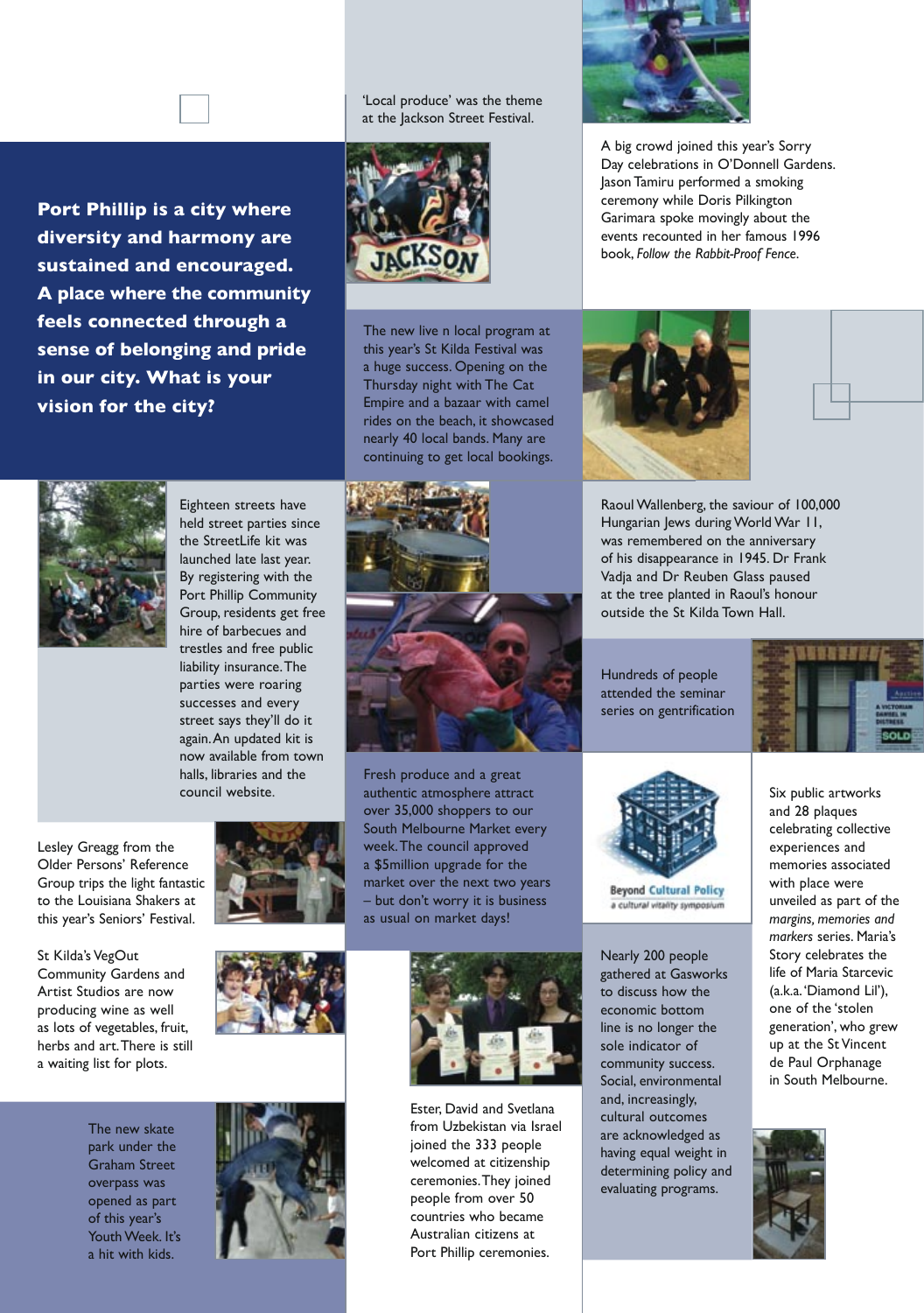The plastic bag lady led the charge in favour of reuseable carry bags at the South Melbourne Market. Elwood Village followed suit later in the year and became the first plastic bag free shopping strip in Victoria.



Spiralling rents and trendy development have made affordable housing hard to find in Port Phillip. Community housing is an oasis for low-income earners, older people and singles in the city. Argyle Street community housing (pictured), Excelsior Hall and Inkerman Oasis are part of the council's community housing projects that house 480 people.



Regular walking school buses are now established at St Kilda Park, St Kilda, Middle Park, Albert Park and St Columba's (Elwood) primary schools. It's a great way to reduce traffic congestion and cut pollution. But we need more walking buses because 55% of students are driven to school.



**Community participation is the lifeblood of Port Phillip. There are a thousand ways to be involved: neighbourhood meetings, community activities, walking in the park, recycling in your home. How do you participate in Port Phillip?**









Port Phillip is one of only seven Victorian councils that don't spend more than they earn. Good financial management means the council can pay for important capital works that benefit the whole community without going into debt.

The cost of a salad roll and a drink and how often neighbours say hello to each other are some of the new indicators being used to measure community progress for at least the next ten years. Under the 'Sustainable Community Progress Indicators' project, the council will track progress on issues that the community regards as important, whether it is how much waste our households generate, whether our kids walk to school or how many people in our block or street we feel we could regularly talk to.

St Kilda is Melbourne's favourite seaside playground – St Kilda's Edge is the council and community in partnership to keep it that way. West Beach, the harbour and pier, Luna Park and the Palais are all protected from inappropriate development.





A 17 year planning saga involving St Kilda's legendary Esplanade Hotel ended last year when Becton and the council reached agreement over a ten-storey apartment block to be built behind the hotel. The agreement secured the future of the Espy as

a live music venue.